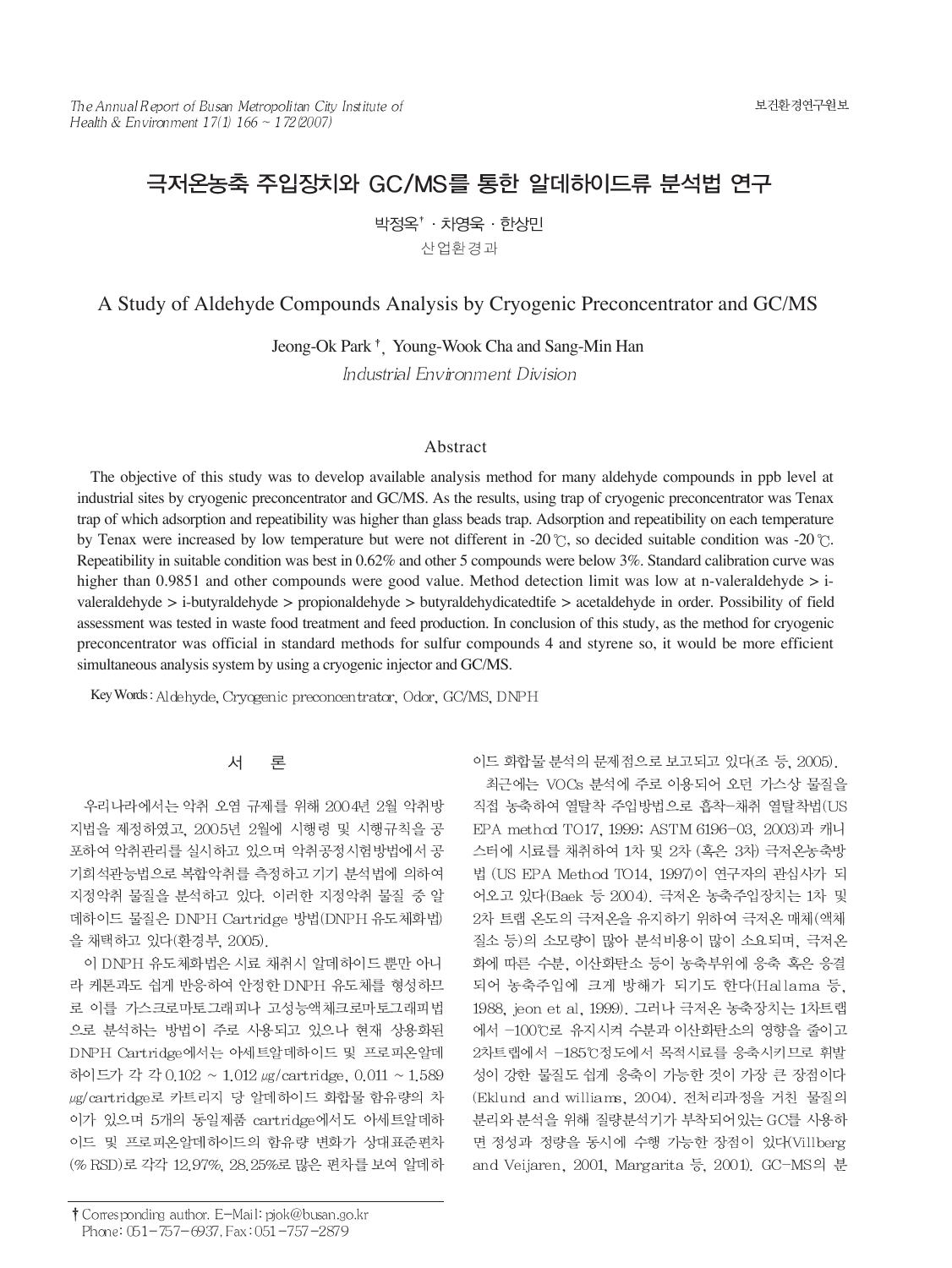

Fig. 1. Schematic diagram of extremely low temprature preconcentration system

석조건은 일반적으로 질량검출구간(mass range)을 35m/z이 상. 운반가스는 초고순도(99.999%)의 헬륨을 사용하는 것이 보통이다(Villberg and Veijaren, 2001, Margarita 등,  $2001$ 

본 연구에서는 냄새감지 역치농도가 낮은 지정악취물질 분 석을 위해 극저온농축장치가 부착된 GC-MS를 이용하여 악 취방지법에서 규제하고 있는 알데하이드 물질에 대해 적정 흡 착관, 최적 농축 온도 등 분석조건에 대해 연구하여 악취물질 분석방법으로서의 가능성을 고찰하였으며 또한 이러한 분석방 법을 통하여 부산시 공단지역 중 악취 민원 발생빈도가 높은 공단지역 시료를 채취하여 현장 적용 가능성을 검토하였다.

#### 재료 및 방법

#### 극저온농축장치

극저온농축장치는 Entech사의 Entech 7100을 사용하였으 며, Module 1에서 수증기나 CO2 등을 제거하고 Module 2에 서 대상 시료를 농축한 다음 탈착된 것을 Module 3로 보내 GC 또는 GC/MS로 주입하여 분석하도록 되어있다. 본 연구에

서는 Module 1은 수분 응축을 위해 -10℃로 고정시키고 본격 적으로 목적성분의 농축이 이루어지는 Module 2의 온도를 변 화시켜 실험을 하였다.

### 농축트랩

휘발성이 강한 시료 분석을 위해 저온농축 또는 흡착력이 우 수한 물질로 충진된 트랩이 필요한데 이때 사용되는 트랩으로 는 glass beads로 충진된 트랩과 일반적으로 상용화된 흡착제 중 가장 광범위하게 흡착 할 수 있는 Tenax를 사용 각각에 대 해 실험하였다. 이 트랩 두가지 모두 Enthce사에서 제작 · 판매 되고 있는 제품을 사용하였다. 최적 농축 트랩을 알아보기 위해 10 ppb의 표준가스를 동일조건(트랩온도 -120℃)에서 3회 분 석하여 피크의 면적이 높고 재현성이 우수한 트랩을 최적 트랩 으로 선정하여 실험을 행하였다.

# GC/MS와 목적이온의 추출

GC/MS 기기는 Agilent사의 HP-6890 GC에 동일사 5973N의 MS엔진이 부착된 것을 사용하였고 농축과 탈착의 전 처리과정을 거친 후 Table 1.과 같은 조건으로 기기 분석을 실 시하였다.

#### 표준물질

표준물질로는 리가스에서 제조한 10 ppm의 표준가스를 사 용하여 유리 주사기를 이용 10L 테들러백에 100배 희석후 100 ppb 농도로 조제하여 사용하였다. Table 2.는 악취방지법에서 규정하고 있는 알데하이드의 특성을 나타낸 것이다.

### 정량분석 가능성 평가

GC/MS full scan mode에서 정성분석하여 목적이온 추출 (Target ion extract)하여 적정 트랩으로 최적의 분석조건을 이 용 알데하이드 각 물질별로 재현성과 직선성, 최소검출한계를 측정하였는데 재현성은 동일시료를 동일한 조건에서 3회 반복 실험하여 분석결과에 대한 상대표준편차(RSD %)를 구하였고

GC (Agilent HP-6890) Column  $HP-1(60m 320 m 1.8 m)$ Split ratio  $10:1$ Injector temp. 270 35  $(5 \text{ min}) - 10 \text{/min} - 60 \text{ (0.5 min)}$ Oven temp.  $-10$  /min  $-80$  (3 min) MS (Agilent 5973N) Manifold temp. 170 Scan time 0.6 sec/scan Filament/Multiflier delay  $1 min$ EM volts 1735 Mass range  $35 - 300$  m/z

Table 1. Analytical conditions of GC-MS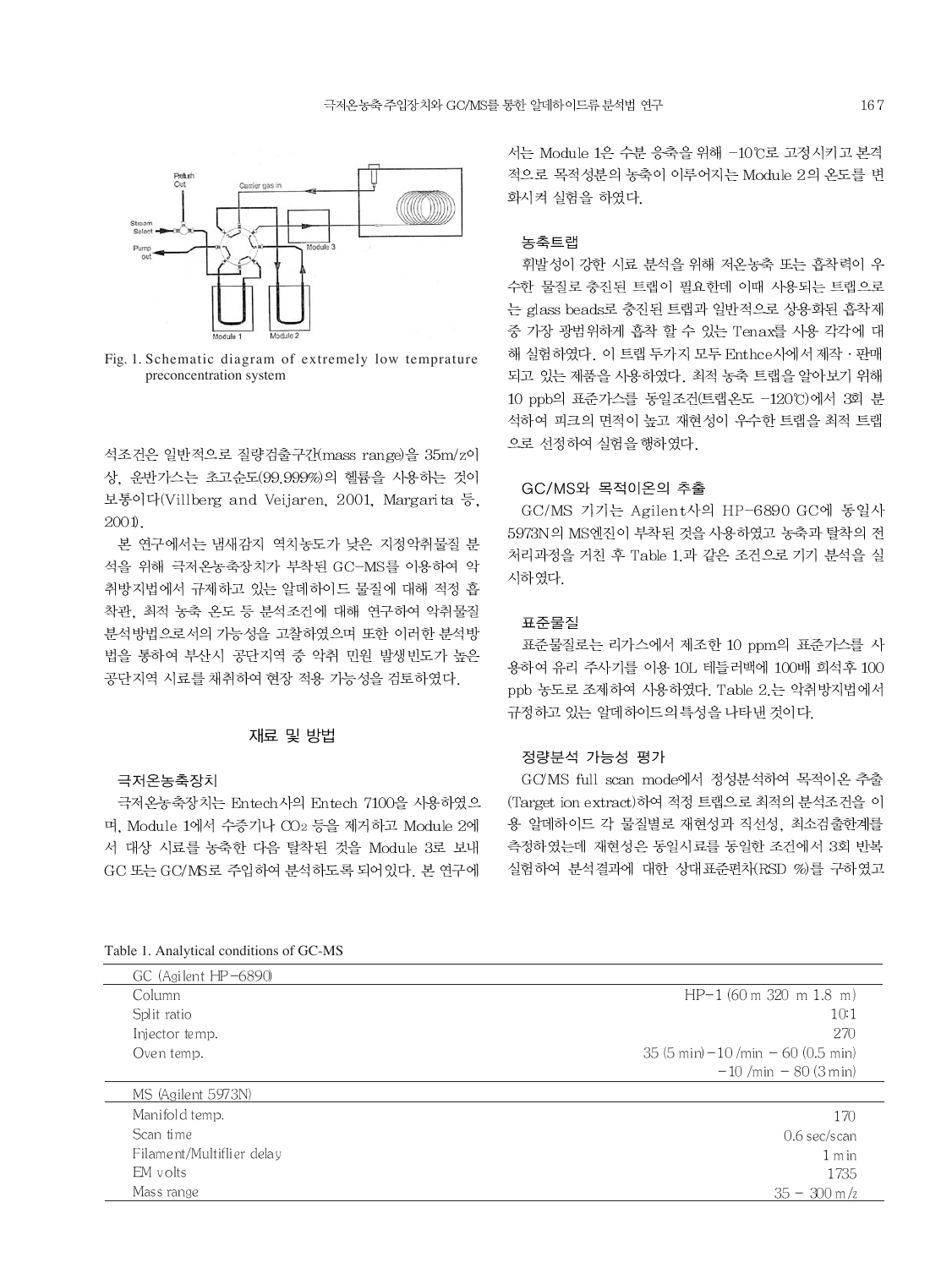| compound          | Formular                                            | M.W.  | Specific gravity | M.P. (°C) | B.P. (C) | Solubili ty      |  |
|-------------------|-----------------------------------------------------|-------|------------------|-----------|----------|------------------|--|
| Ace ta Idehyde    | CH <sub>3</sub> CHO                                 | 44.05 | 0.784            | $-123.3$  | 20.8     | $\infty$         |  |
| Propionaldehyde   | CH3CH2CHO                                           | 58.08 | 0.8058           | $-80.05$  | 47.93    | 16.5g            |  |
| n-butyral de hyde | $CH_3(CH_2)_2CHO$                                   | 72.11 | 0.8049           | $-99$     | 75.7     | 3.7g             |  |
| i-buty raldehy de | (CH <sub>3</sub> ) <sub>2</sub> CHCHO               | 72.11 | 0.7904           | $-65.9$   | 64.2     | 8.8 <sub>g</sub> |  |
| n-valeral de hyde | CH <sub>3</sub> (CH <sub>2</sub> ) <sub>3</sub> CHO | 86.14 | 0.8105           | $-91.5$   | 102.5    | sl.s             |  |
| i-valeraldehy de  | (CH3)2CHCH2CHO                                      | 86.14 | 0.8004           | Liauid    | 92.5     | sl.s             |  |
|                   |                                                     |       |                  |           |          |                  |  |

Table 2. Specification of aldehydes in this study

Table 3. Target ion and reference ion for quantative analysis with standard gas concentrations.

| compounds            | Conc.(ppb) |      | Ref. ion | Target ion     |
|----------------------|------------|------|----------|----------------|
| Ace taldehyde        | 100        | l.62 | 43.42    | 44             |
| Propi ona Idehyde    | 100        | 2.10 | 29.39    | 39             |
| i – buty raldehy de  | 100        | 2.72 | 41.72    | 43             |
| Buty raldehy de      | 100        | 3.20 | 43.72    | 44             |
| i – va le raldehy de | 100        | 4.66 | 43.41    | 4 <sub>1</sub> |
| n-valeral de hyde    | 100        |      | 41.29    | 44             |



Fig. 2. Total ion chromatograph of mixed compounds by GC/MS full scan mode.

최소검출한계값(Minimum detection limit value, MDLV)을 알아보기 위해서 5 ppb 농도의 표준가스를 7회 반복 측정한 값 에 대한 표준편차에 99% 신뢰구간에서의 자유도 값인 3.14를 곱한 값으로 구했다. 또한 현장에서의 적용 가능성 검토를 위해 악취 발생이 많은 공단지역 시료를 포집하여 분석을 하였다.

# 결과 및 고찰

# 알데하이드 물질 분석

목적이온 추출효과 : GC/MS full scan mode는 정성 및 정 량분석이 동시 수행 가능하며 정량은 정성이 완료된 자료를 재 가공하여 목적이온 추출(Target ion extract) 방법으로 피크 가 겹쳐 나타나는 경우에도 비교적 다른 물질의 방해를 받지 않고 정량이 가능하다. 기존의 Selective Icn Mode(SIM)에 서 수행하는 GC/MS 정량 분석방법은 각종 현장의 미지의 다 성분 복합 VOCs 및 악취물질을 동시 정량 및 정성분석하기

위해서 full scan mode에서 정성분석 후 다시 SIM에서 정량 이 이루어 져야 하며 다성분 동시분석을 위한 이온수가 증가할 수록 감응도가 full scan mode와 비슷하게 나타나기 때문에 목적이온 추출에 의한 정량이 보다 효과적일 것으로 사료된다 (ASTM D 5466-01, 2001).

Fig. 2. 는 GC/MS full scan mode에서 표준 혼합가스 1ppm을 트랩온도 -120℃로 하여 분석한 TIC(Total ion chromatogram)이다. 이 그래프를 통해 목적성분을 분리하고 RT(Retention time)을 알아내었다.

Table 3.은 Fig. 2.의 알데하이드 표준물질에 대한 표준 스펙 트럼의 주요 스펙트럼을 확인한 다음 이들 이온 중에서 TIC에서 peak가 중복되어 나타나는 방해요소를 배제하고 목적이온을 설 정 하였다. 또한 해당 물질의 보다 신뢰성 있는 분석을 위하여 reference ion을 재확인한 다음 정량분석을 수행하였다.



Fig. 3. Total ion chromatograph of mixed target compounds by Tenax trap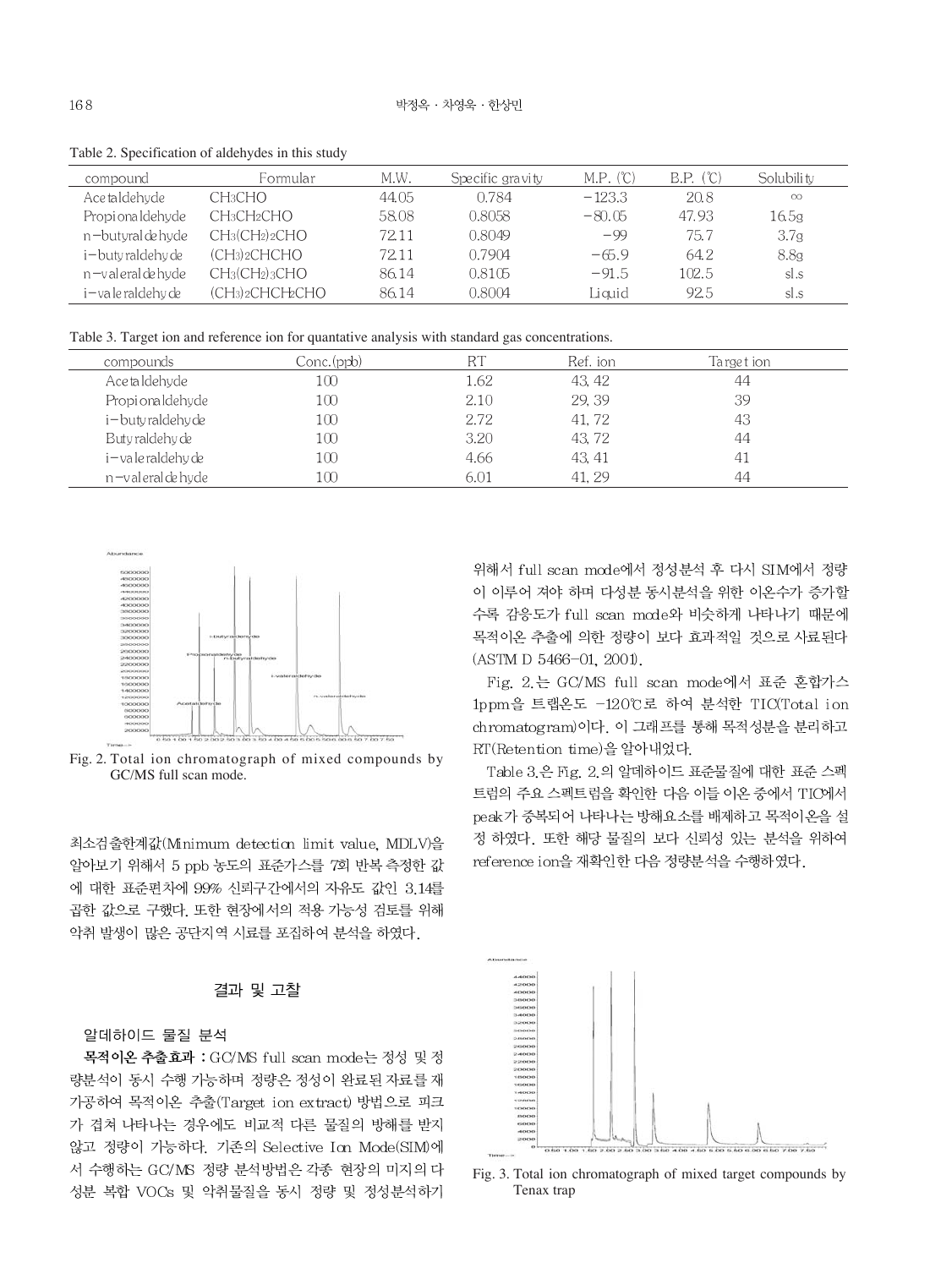|                      | Conc. | $Conc.(ppb)$ – Tenax |       |       | $Conc.(ppb) - Glass beads$ |       |       |       |           |  |
|----------------------|-------|----------------------|-------|-------|----------------------------|-------|-------|-------|-----------|--|
| compounds            | (ppb) | $n=1$                | $n=2$ | $n=3$ | RSD(%)                     | $n=1$ | $n=2$ | $n=3$ | $RSD(\%)$ |  |
| Ace taldehyde        | 10    | 11.58                | 11.39 | 11.05 | 2.37                       | 11.37 | 11.25 | 11.32 | 0.53      |  |
| Propionaldehyde      | 10    | 10.25                | 10.72 | 10.05 | 2.84                       | 9.04  | 9.16  | 9.84  | 4.62      |  |
| i-butyraldehy de     | 10    | 12.05                | 10.57 | 10.84 | 5.30                       | 8.97  | 8.97  | 10.45 | 6.77      |  |
| Buty raldehy de      | 10    | 10.57                | 10.85 | 10.26 | 4.34                       | 9.73  | 8.45  | 10.48 | 10.74     |  |
| i – va le raldehy de | 10    | 9.95                 | 10.48 | 10.05 | 2.30                       | 9.01  | 7.94  | 9.53  | 6.89      |  |
| n-valeral de hyde    | 10    | 10.49                | 10.26 | 10.25 | 2.15                       | 22.78 | 21.95 | 25.87 | 8.78      |  |

Table 4. Repeatability test results of adsorbents





Fig. 4. Total ion chromatograph of mixed target compounds by Glass beads trap

Fig. 5. Peak area of mixed compounds by temperature of precontration trap.

# 최적 트랩 결정

Fig. 3.과 Fig. 4.는 Module 2의 트랩 온도를 -120℃로 하 여 극저온 농축장치를 통과한 100 ppb의 표준가스를 GC-MS 로 3회에 걸쳐 분석한 결과를 TIC Chart로 나타낸 것이다. Chart에서 보이는 바와 같이 피크 면적 또는 높이차에 의해 Tenax가 Glass beads보다 흡착효율이 높음을 알 수 있다. 또한 피크의 겹침 정도로 각 물질의 재현성을 알 수 있었는데 Table 4.에 결과를 나타내었다. Acetaldehyde는 두 가지 트 랩에서 비슷한 면적으로 나타났으나 n-valeraldehyde를 제 외한 나머지 물질에서는 Tenax관이 우수한 결과를 보였다. 상대표준편차도 Acetaldehyde를 제외한 5개 물질에서 모두 Tenax관이 안정된 값을 보여 본 연구에서 이를 적정 트랩으 로 결정하여 실험하였다.

농축트랩 온도 설정 : 적정 농축온도를 알아보기 위한 실험 에서 1차 Module에서는 -10℃로 고정시키고 2차 트랩을 20 ℃, 0℃, -20℃, -50℃, -70℃, -100℃, -120℃로 변화시키 면서 분석하여 나타난 피크의 면적에 따라 흡착률과 회수율을 평가하였다. 표준가스는 10 ppb를 사용하였는데 Fig. 5.에서 보는 바와 같이 6개의 모든 물질에서 저온으로 갈수록 흡착률 이 좋아지는 것으로 나타났고 -20℃이후로는 큰 변화가 없거 나 미미한 변화 수준으로 보였다.

그래프에서처럼 Acetaldehyde가 농축 온도의 영향을 가장 적 게 받고 n-valeraldehyde가 가장 많이 받는 것으로 나타났다. 따라서 농축매체의 경제성 등을 감안하여 농축온도를 -20℃로 정하여 실험법 적용 가능성에 대해 검토하였다.

|  | Table 5. Repeatability test results of this study (10ppb) |  |
|--|-----------------------------------------------------------|--|
|  |                                                           |  |

|                     |                         | Repeatability of conc. (ppb) | SD (ppb) | RSD(%) |      |  |
|---------------------|-------------------------|------------------------------|----------|--------|------|--|
| compounds           | $n=3$<br>$n=2$<br>$n=1$ |                              |          |        |      |  |
| Ace ta Idehyde      | 11.37                   | 11.24                        | 11.34    | 0.068  | 0.60 |  |
| Propionaldehyde     | 9.94                    | 10.12                        | 9.72     | 0.200  | 2.02 |  |
| i – butyraldehy de  | 9.34                    | 9.51                         | 10.03    | 0.359  | 2.80 |  |
| n-butyral de hyde   | 10.34                   | 10.43                        | 10.92    | 0.312  | 2.95 |  |
| i – vale raldehy de | 9.28                    | 9.64                         | 9.73     | 0.238  | 1.87 |  |
| n-valeral de hyde   | 9.59                    | 9.73                         | 9.94     | 0.176  | 1.81 |  |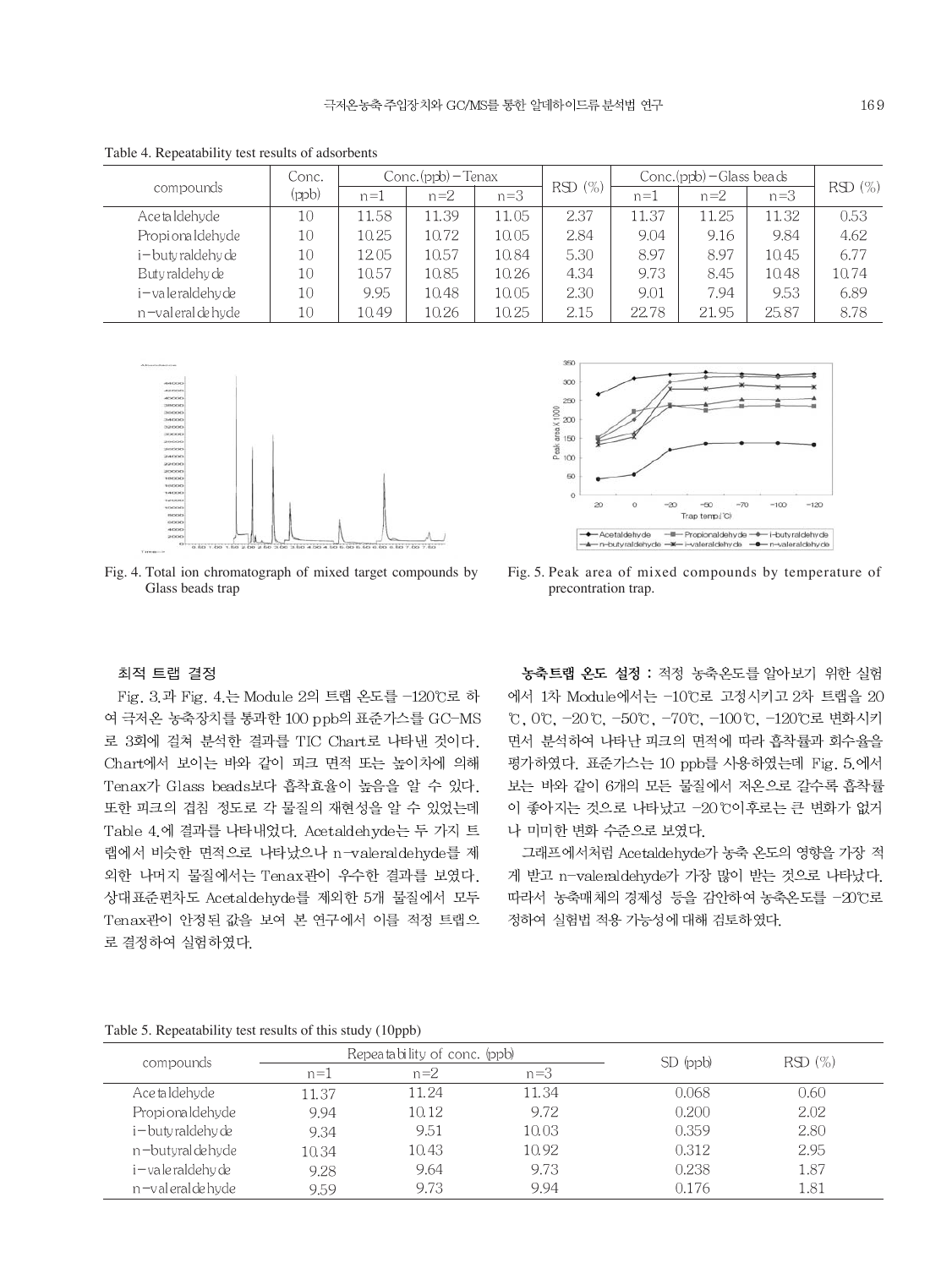Table 6. Detection limits for each component in this expriments.

|                      |       |       |       | Repeatability of conc. (ppb) |       |       |       | $SD$ (ppb) | RSD(%) |
|----------------------|-------|-------|-------|------------------------------|-------|-------|-------|------------|--------|
| compounds            | $n=1$ | $n=2$ | $n=3$ | $n=4$                        | $n=5$ | $n=6$ | $n=7$ |            |        |
| Ace taldehyde        | 6.25  | 5.79  | 6.99  | 5.73                         | 6.26  | 7.06  | 6.47  | 0.523      | 0.822  |
| Propionaldehyde      | 4.22  | 3.82  | 4.32  | 4.37                         | 3.83  | 4.73  | 4.58  | 0.346      | 0.543  |
| i – buty raldehy de  | 4.25  | 4.43  | 5.21  | 4.63                         | 4.43  | 4.71  | 4.63  | 0.307      | 0.482  |
| n-butyral de hyde    | 4.56  | 5.65  | 4.51  | 4.8                          | 4.46  | 4.51  | 5.57  | 0.521      | 0.817  |
| i – va le raldehy de | 4.16  | 4.13  | 4.19  | 4.69                         | 4.37  | 4.44  | 4.62  | 0.225      | 0.353  |
| n-valeralde hyde     | 4.35  | 3.89  | 3.95  | 4.17                         | 4.01  | 4.14  | 4     | 0.157      | 0.247  |



Fig. 6. Standard curve of aldehydes in mixed gaseous standards.

#### 알데하이드 물질 분석방법의 검토

분석 재현성 : Tenax 트랩을 사용 농축온도를 -20℃를 정해 진 조건으로 하여 Table 5.와 같은 반복재현성 시험결과를 얻 었다. 모든 물질에서 RSD 3% 이내의 양호한 결과를 보였으며 이는 3.1.2항에서 -120℃에서 분석 했을 때보다 더 안정된 값

Table 7. Concentrations of aldehydes in fields sampling sites.

을 보였다. 이는 악취물질이 휘발성이 강해서 온도 농축 등에 의해 분석시간이 길어짐에 따라 분석오차를 유발할 수 있기 때 문으로 판단된다. 특히 휘발성이 강한 Acetaldehyde의 경우 -120°C 2.37%에서 -20°C 0.60%, i-butyraldehyde는 -120°C 5.30%에서 -20℃ 2.80%로 큰 차이를 보여 분석에 있어서는 전처리 과정에서의 농축시간을 가능한 최적 조건에서 단시간으

로 하여야 분석 오차를 줄일 수 있을 것으로 사료된다.

표준 검량선 작성 : Fig. 6. 은 알데하이드 각 물질별 검량 곡 선을 나타낸 것이다. 악취방지법상 알데하이드 물질 배출허용 기준은 "기타"지역과 "공업"지역을 포괄적으로 포함시키면 3.0(i-valeraldehyde) ppb ~ 100(Acetaldehyde 등 3종) ppb 범위인데 악취가 미량물질 임을 감안하여 0 ppb ~ 40 ppb 사이를 단계별로 분석하여 검량선을 작성하였다. 표준검량 선 곡선으로부터 직선성을 나타내주는 r2은 Acetaldehyde 0.9986, Propionaldehyde 0.9963, i-butyraldehyde 0.9851, n-butyraldehyde 0.9981, i-valeraldehyde 0.9907, n-valeraldehyde 0.9941의 값으로 각각 나타나 모 든 물질이 r<sup>2</sup> 0.985 이내로 우수한 값으로 나타났다.

검출한계 : 미량(ppb) 수준의 물질 정량 분석에 있어서 검량 한계의 평가는 MDL (Method detection limit)가 주로 이용되 는데 본 실험에서는 농도 5 ppb 표준가스를 3.1.5의 검량선에 서 구한 농도로 검출한계값(MDLV) 구하여 Table 6.에 나타내 었다. 검출한계는 n-valeraldehyde가 0.247ppb로 가장 낮게 나타났는데 n-valeraldehyde> i-valeraldehyde>ibutyralde hyde > Propionalde hyde > Butyralde hyde

|                   | samples concentrations (ppb) |                 |  |
|-------------------|------------------------------|-----------------|--|
| compounds         | was te food treatment        | feed production |  |
| Ace ta Idehyde    | 10.18                        | 0.92            |  |
| Propionaldehyde   | 0.52                         | 0.68            |  |
| i-butyraldehy de  | 3.48                         | 3.33            |  |
| n-butyral de hyde | 4.50                         | 3.99            |  |
| i-vale raldehy de | 3.05                         | 0.00            |  |
| n-valeral de hyde | 0.00                         | 3.02            |  |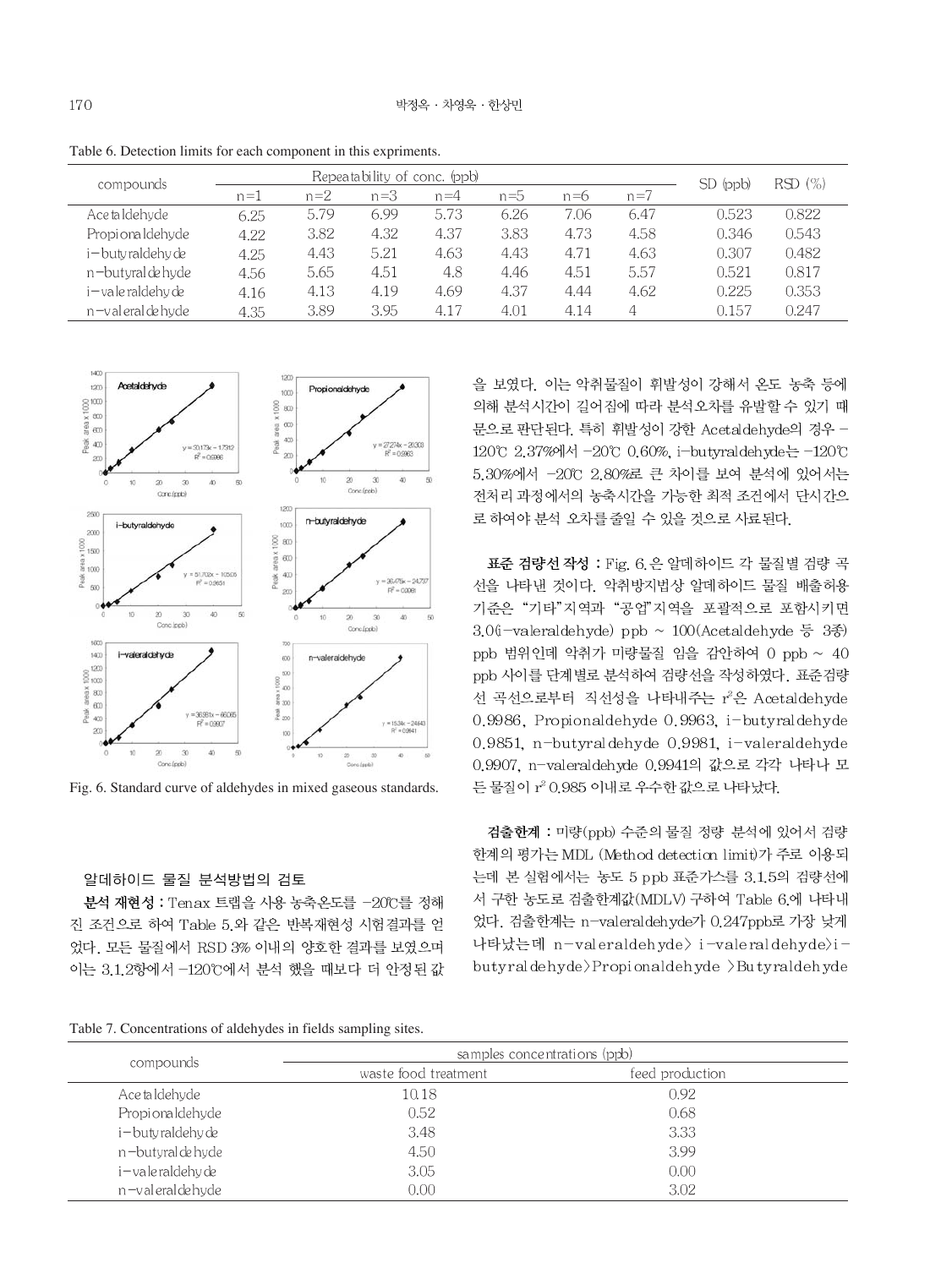>Acetaldehyde 순으로 낮게 나타났고 모두 0.822 ppb이하의 양호한 값으로 나타났다. 현재 규정법상 i-valeraldehyde는 배출허용기준 기타지역 0.003 ppb, 공업지역 0.006 ppb로 가 장 엄격한 기준을 적용받고 있는데 검출한계는 0.353 ppb이기 때문에 본 연구의 시험방법이 적용 가능할 것으로 사료된다.

# 현장 적용가능성 평가

부산시내 소재 공단지역에서 비교적 악취가 많이 나는 지점 5곳에 대해 현장에서 10L 테들러백에 공기를 채취하여 본 실험 에 사용된 농축장치를 거쳐 GC-MS로 분석한결과 Table 7.과 같은 결과를 얻을 수 있었다. 음식물처리시설과 사료제조 공장 에서 주로 알데하이드 물질이 많이 배출되는 것으로 보고 되고 있는데(김 등, 2006) 본 연구에서는 음식물처리시설에서 Acetaldehyde7 10.18 ppb, n-but yraldehyde7 4.50 ppb, i-butyraldehyde 3.48 ppb 순으로 많이 검출되는 것으로 나 타났다. 사료제조시설에서는 n-butyraldehyde 3.99 ppb. ibutyraldehyde 3.33 ppb. n-valeraldehyde 3.02 ppb 순으 로 나타났다.

결론적으로 본 연구에서는 기존의 알데하이드 물질의 분석방 법을 대체할 수 있는 정량분석법으로 극저온농축장치와 GC/MS를 활용가능 할 것으로 확인하였다. 또한 현재 황화합 물 4종과 스타이렌 2008년도에 새로 추가되는 VOCs 악취물질 들도 저온 농축법과 GC 또는 GC/MS를 활용하도록 되어 있어 본 연구 시험방법에서 연구한 알데하이드 물질 분석법과 같이 적용시킬 수 있으면 시료의 채취, 전처리, 보관에 소요되는 비 용 뿐 아니라 인력과 시간의 절약이 가능할 수 있을 것으로 사 료된다.

#### 결 론

악취방지법에 규정되어있는 알데하이드 물질을 극저온농축 장치가 부착된 GC/MS로서의 분석 가능여부와 최적 분석조건 도출 후 현장평가 분석 가능성을 검토 · 연구한 결과 아래와 같 은 결론을 얻었다.

1. 극저온 농축장치의 사용트랩은 Glass beads, Tenax관 을 각각 사용하여 흡착효율 테스트 결과 Tenax관을 사용하였 을 때 흡착률이 높고 재현성도 우수하였음.

2. Tenax관을 사용하여 농축 온도별 흡착률과 재현성을 알 아 본 결과 농축 온도가 낮을 수록 흡착효율도 높아짐을 알 수 있었으나 -20℃부터는 차이가 심하지 않아 농축매체 사용을 감안 최적 농축온도는 -20℃로 정하였음.

3 최적 조건일때 재현성은 6항목 모두 3% 이하로 양호한 값 을 보임.

4. 표준 검량선 작성 결과 i-butyraldehyde는 0.9851이었 으나 그 외 항목은 모두 0.99이상으로 우수한 직선성을 보임.

5. 최소검출한계 실험에서는 n-valeraldehyde가 0.247 ppb로 가장 낮게 나타났으며 n-valeraldehyde> i-valeral $de$ hyde > i-butyraldehyde > Propionaldehyde But yraldehyde>Acetaldehyde 순으로 낮게 나타남.

6. 현장적용 가능성 평가를 위해 악취 다발 공단지역에서 시 료를 채취하여 분석한 결과 음식물처리시설에서 Acetaldehyde 10.18 ppb. n-butyraldehyde 4.50 ppb로 나타났음

7. 본 연구를 통해 극저온농축장치를 이용하여 GC/MS로 알데하이드 물질이 분석이 가능함을 확인하였고, 현재 악취 중 황화합물류 4종과 스타이렌은 공정시험법상에도 저온장치를 통한 GC 또는 GC/MS법을 규정하고 있으므로 향후 악취물질 동시분석법을 연구하여 적용하면 분석 업무에 보다 효율적일 것으로 사료됨.

# References

- 1. Baek, S. O., Huh, M. and H. G. S., A Feasibility Study on the Application of Adsorbent Sampling and Thermal Desorption with GC/MS Analysis for the Measurement of Volatile Organic Odorants". Korean Journal of Odor Research and Engineering,  $3(4)$ , pp $240 \sim 249(2004)$
- 2. Eklund, B.M. and Williams, C. H., "Development and Validation of a Canister Method for Measuring Ethylene Oxide in Ambient Air", Environ, Sci. Technol., 38, pp4200~4205(2004)
- 3. Magrita, A., Ricardo, L., Juan, F. C. and Vincent, F., "Identification and Quantification of Impact Odorants of Aged Red Wines from Rioja. GC-Orfactometry, Quantitative GC-MS, and Odor Evaluation of HPLC Fractions", J. Agric. Food Chem., 49, pp2924~2929(2000)
- 4. US EPA Method TO14A, "Determination of VOCs in ambient air using specially prepared canister with subsquent analysis by GC', 2nd. Ed.(1997)
- 5. US EPA Method TO17A, "Determination of VOCs in ambient air using active sampling into sorbent tubes", 2nd. Ed. (1997)
- 6. Villberg, K. and Veijanen, A., "Analysis of GC/MS Thermal Desorption System with Simultaneous Sniffing for Determination of off-odor Compounds and VOCs in Fumes Fomed during Extrusion Coating of Low-Density polyethylene", Anal. Chem., 73, pp $971 \sim 977(2001)$
- 7. 국립환경연구원고시 제2005-4호, "악취공정시험방법",